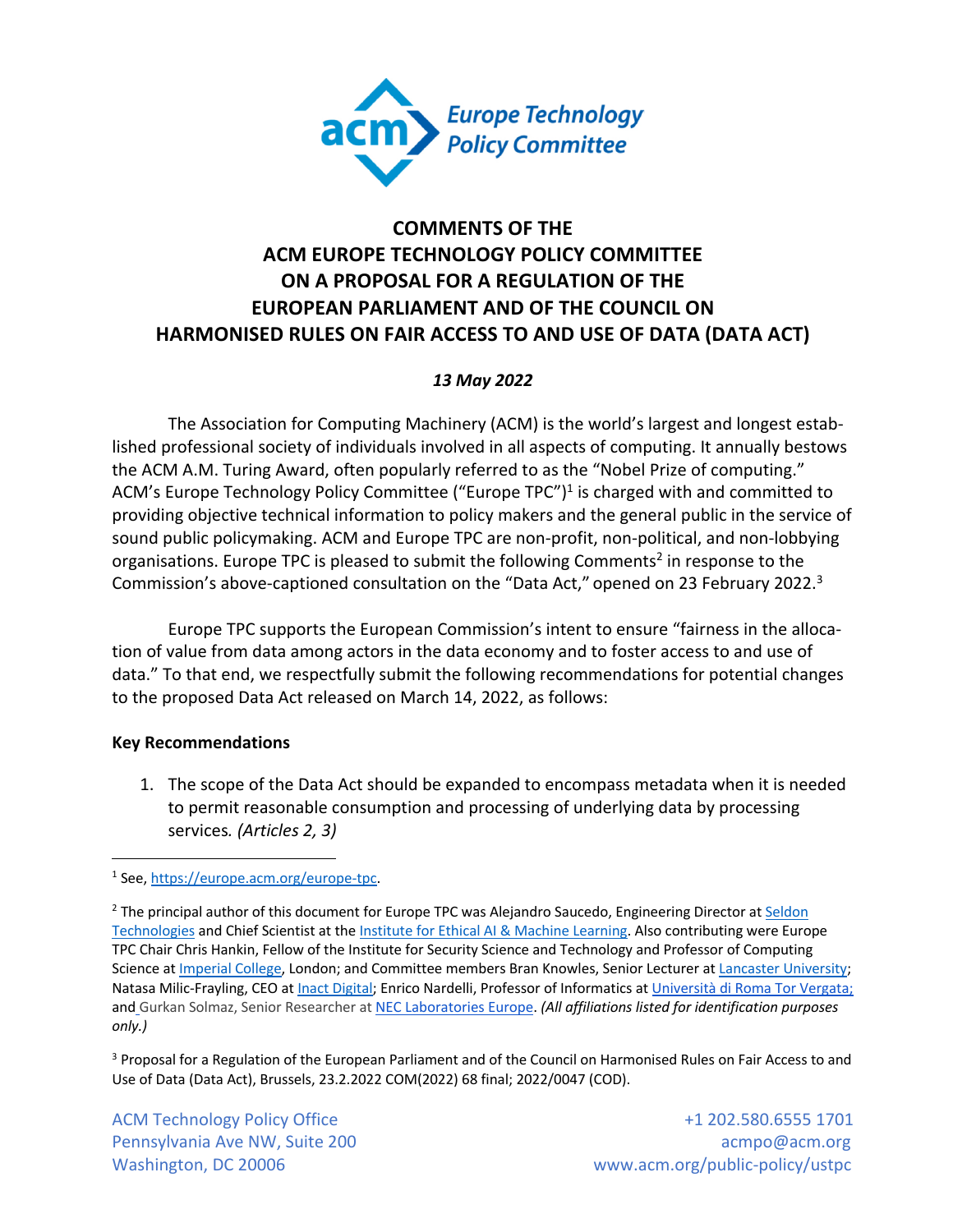- 2. The Data Act must be formulated to define, address, and preclude or minimise foreseeable environmental impacts, including particularly those associated with smart contracts and distributed ledger-based technologies. *(Articles 11, 30)*
- 3. Requirements imposed by the Data Act on the acquisition and processing of data should be carefully assessed and drafted to assure that they do not unnecessarily add to the complexity and cost of those activities. *(Articles 5, 8, 11, 15, 23, 24, 26, 30)*

#### **Detailed Comments**

# *Article 2: Definitions*

As noted in Recital 14, metadata that augments or extends underlying datasets are explicitly excluded from the Act. There are contexts, however, in which such metadata is required to ingest and/or make use of relevant datasets in meaningful ways. Europe TPC thus recommends amending Recital 14 to define and encompass relevant "metadata" under such conditions.

*Article 3: Obligation to make data generated by the use of products or related services accessible* For the reasons described above, and to assure accessibility as intended, metadata also must be included in the definition of "data" for purposes of Article 3.

# *Article 4: Right of users to access and use data generated by the use of products or related services*

Article 4 states that, "The data holder shall not require the user to provide any information beyond what is necessary to verify the quality as a user pursuant to paragraph 1." Europe TPC emphatically endorses this proposal as critical to minimising data breaches accomplished by malicious parties through fraudulent data requests.

# *Article 5: Right to share data with third parties*

The difficulty of and cost to data holders of making data available to third party data processing services will vary widely depending upon the means and speed with which a data holder is required to act. Data expected to be made available in real time, for example, will be much more costly to produce than data than data sourced offline or over an extended period of time. Costs also are likely to increase with the volume of data requested, number of data processing services seeking to concurrently access the data, and the number of times that the data is expected to be made accessible. The Data Act's provisions should, wherever relevant, be written to reduce data infrastructure complexities and their associated elevated costs and burdens.

#### *Article 8: Conditions under which data holders make data available to data recipients*

For the reasons referenced in connection with Article 5, above, Europe TPC urges the Commission in the Data Act to encourage and enable the development of voluntary standards to provide industry and public sector participants in the data sharing ecosystem with formal and robust guidance as to how data suppliers can employ enumerated best practices to simplify the process of fulfilling of data requests.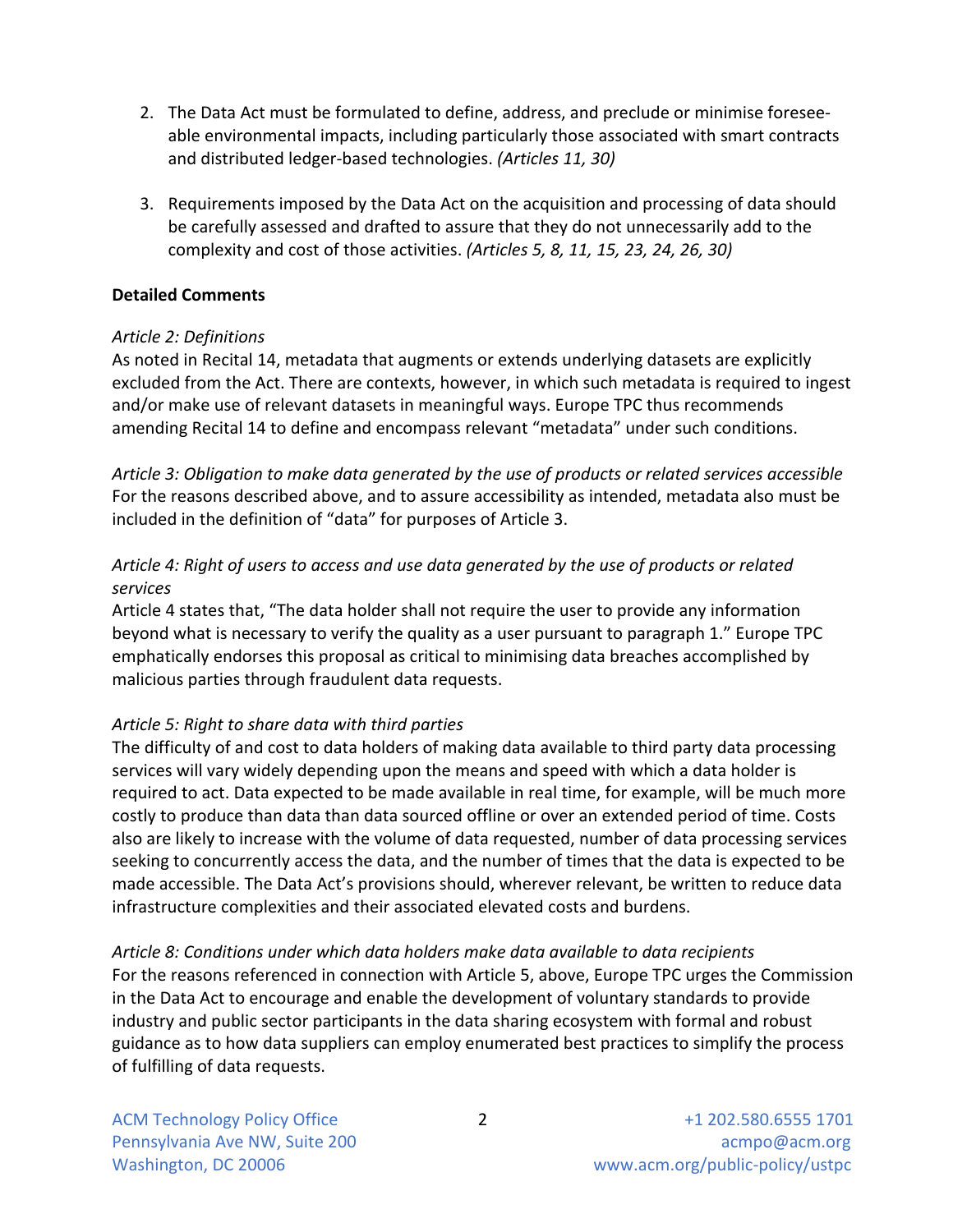*Article 11: Technical protection measures and provisions on unauthorised use or disclosure of data* Europe TPC notes that Article 11 may be read to strongly encourage the use of "smart contracts." To the extent that if adopted this provision of the Act will increase their adoption, the Committee is concerned, that this clause could significantly increase direct carbon emissions associated with the demand for data, thus potentially negating emissions savings potentially enabled by more efficient data sharing and working at cross purposes to other "green" European Union policies.

We specifically urge the Commission to actively discourage the use of proof-of-work-based distributed ledger (including blockchain-based) technologies because their exceedingly large energy consumption requirements necessarily will undermine the high level aims of the European Green Deal. Moreover, the requirements outlined for secure, robust, fit-for-purpose validation, etc. considerations should not be limited to smart contracts, distributed ledger-based technologies, nor any particular architecture or underlying technology implementation. They should apply to all cases regardless of the underlying system implementation.

## *Article 15: Exceptional need to use data*

Europe TPC believes that a data holder, rather than the "public sector body or Union institution, agency or body" requesting data, is in the best position to determine whether there is an "exceptional need" for the data as defined by the proposed Act. Consistent with our recommendations with respect to other Articles, we urge the Commission to modify the Act to vest such determinations in the data holder under Article 15(c)(2) to minimise complexity and cost within the compliance infrastructure.

## *Article 23: Removing obstacles to effective switching between providers of data processing services*

Europe TPC notes that restrictions on transferring data from one provider's cloud infrastructure to another's often are implicit and practical rather than "explicit" or "contractual" as suggested in Articles 23 & 24. Indeed, the simple technical difficulty of such inter-provider transfers is the primary obstacle to them occurring more frequently. To encourage interoperability of data across data-processing services, Europe TPC urges the Commission to support the development of industry-wide standards for data ingestion formats, data-protocols, and data-models for both the export and import of datasets. Absent such standards, exported datasets are likely to be provided in incompatible formats requiring potentially significant time and expense to resolve.

*Article 24: Contractual terms concerning switching between providers of data processing services* Please see comments pertaining to Article 23.

# *Article 26: Technical aspects of switching*

Europe TPC notes the proposed requirement in Article 26 that "providers of data processing services shall make open interfaces publicly available and free of charge." Per our comments with respect to Article 5, determinations of cost under the Act should tally both traditional financial expense as well as the costs of energy expenditure required to produce a regulatorily required result.